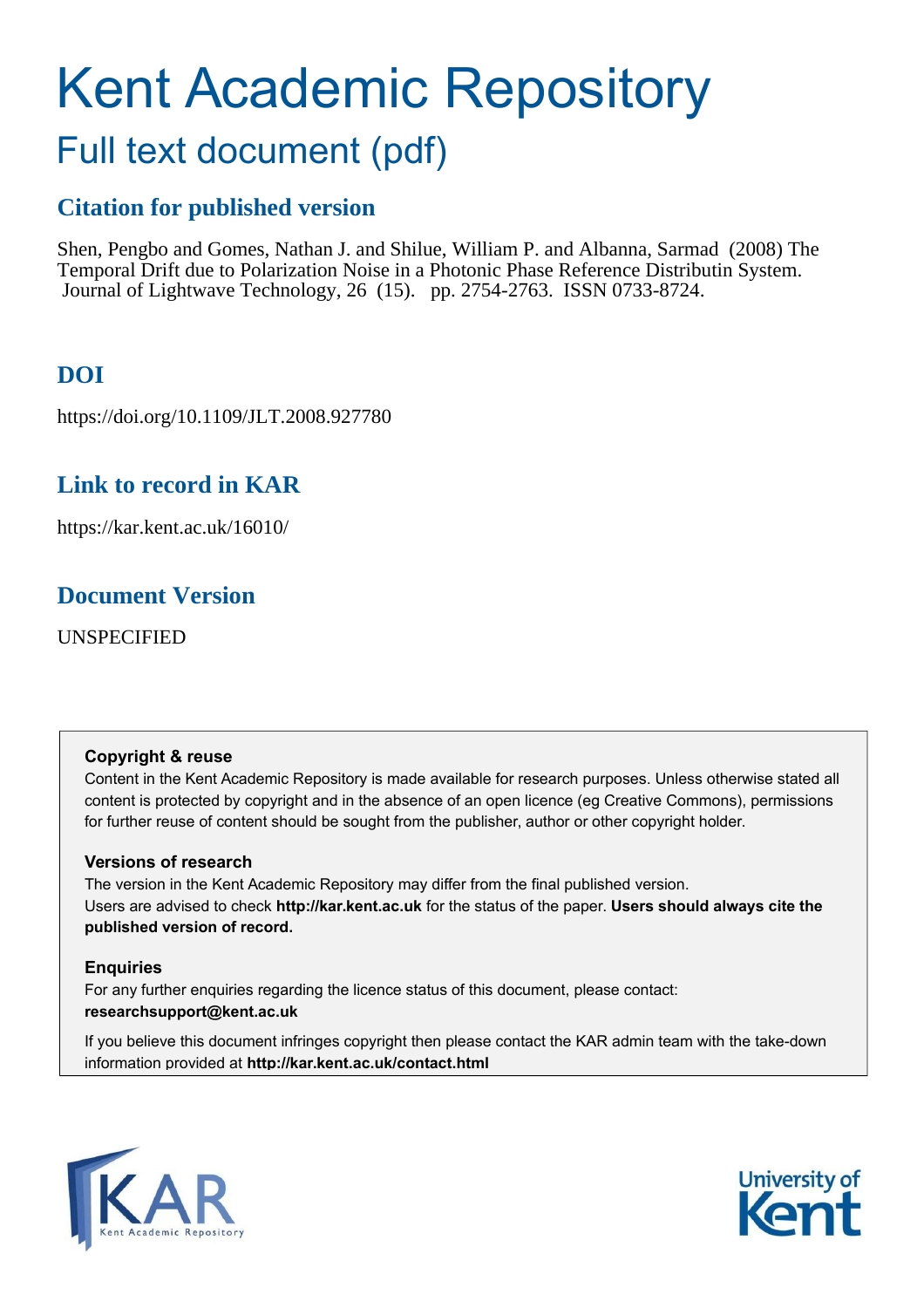## The Temporal Drift due to Polarization Noise in a Photonic Phase Reference Distribution System

P. Shen, N. J. Gomes, *Senior Member, IEEE,* W. P. Shillue, S. Albanna

 *Abstract***— The temporal drift due to the polarization noise in an ultra-low temporal drift photonic phase reference distribution system is analyzed. The temporal drift is shown to be associated with the polarization changes, the differential group delay of the subsequent parts, and, the state of polarization dispersion of the photonic local oscillator signal. Such temporal drift cannot be corrected by Line Length Correction schemes. As an example, polarization changes from a fiber stretcher are presented, discussed, and identified as one of the major contributors to the system temporal drift. A numerical model is developed. The magnitude and statistical distribution (based on random coupling) of the temporal drift excited by the polarization change of the fiber stretcher are investigated. Experimental work demonstrates that reduction in the polarization change successfully reduces the temporal drift, as predicted by the theory and simulation.** 

*Index Terms***— phased array, polarization, phase jitter, frequency synthesizers, optical fiber, polarization mode dispersion, photonic local oscillator, phase reference system, temporal drift** 

#### I. INTRODUCTION

PTICAL fiber has advantages of flexibility, broad bandwidth and ultra-low transmission loss. This makes it very attractive for long-span centralized clock signal distribution systems. With a transmission delay temperature coefficient of 8 to 10 ppm per Celsius, typical telecom standard single mode fiber is generally regarded as a stable transmission medium [1-3]. When environmentally isolated, the stability is considerably greater than air paths, and no worse than that of coaxial cable. Hence, low loss fiber networks have been widely used or proposed for transporting frequency standards and timing signals [4,5]. O

In high-end applications, a high quality continuous wave (CW) signal is often generated at a central site and then delivered to different remote sites through an optical fiber distribution network to maintain the phase synchronization of the different sites over relatively long time intervals. The centralized structure not only reduces cost, but also maintains the high degree of synchronization of the remote units, avoiding the relative drift between different signal sources. The

use of a low loss fiber network allows the signal to be distributed at great distance. Such a system is called a photonic phase reference distribution system. Ultra-low end-to-end temporal drift requirements on the phase reference distribution system present a technical challenge, yet are important in applications that require a high degree of coherence across a wide area. Such applications can be found in radio astronomy observation, particle accelerators, phased array radar, and frequency and clock signal distribution systems.



Fig. 1 Block diagram of the photonic phase reference distribution system in a radio astronomy project- Atacama Large Millimeter Array

As phase references, the distributed local oscillator (LO) signals must have very high temporal stability over a defined time scale, especially for millimeter- and submillimeter-wave applications. For instance, the Photonic Local Oscillator (PLO) distribution network in the Atacama Large Millimeter Array (ALMA) project [6] connects 66 antennas operating up to 950 GHz with PLO signals up to 122 GHz used as phase references. This photonic millimeter wave LO reference signal has to be delivered over up to 16-km of single mode fiber to the remote antennas, as illustrated in Fig. 1. The PLO signal is generated by heterodyning two highly coherent narrow linewidth lasers (master laser and slave laser) which are phase locked together, as shown in Fig. 2. The LO phase drift requirement is for a temporal stability of better than 12 fs over any period of 300 seconds. Obviously, the distribution paths are exposed to environmental perturbations on the fiber, such as vibration or temperature variation, as well as the movement of the fiber wrap that feeds into the antenna dish. A Line Length Correction (LLC) scheme [7,8] must be employed to compensate the group-delay variations caused by these effects.

This paper will attempt to describe the special requirements for photonic phase reference distribution systems which provide the highest stability. Apart from conventional effective length control of the distribution path, the polarization change excited drift becomes an important contributor to the overall temporal drift in these systems. Although Polarization Mode Dispersion (PMD) has been greatly explored for digital

Manuscript received January 30, 2008. This work was supported by the ESO and ALMA project.

P. Shen is with the Electronics Department, University of Kent, Canterbury, Kent, UK. (e-mail: p.shen@kent.ac.uk).

N. J. Gomes is with the Electronics Department, University of Kent, Canterbury, Kent, CT2 7NT, UK.

W. P. Shillue and S. Albanna are with the National Radio Astronomy Observatory, Charlottesville, VA and Socorro, NM, respectively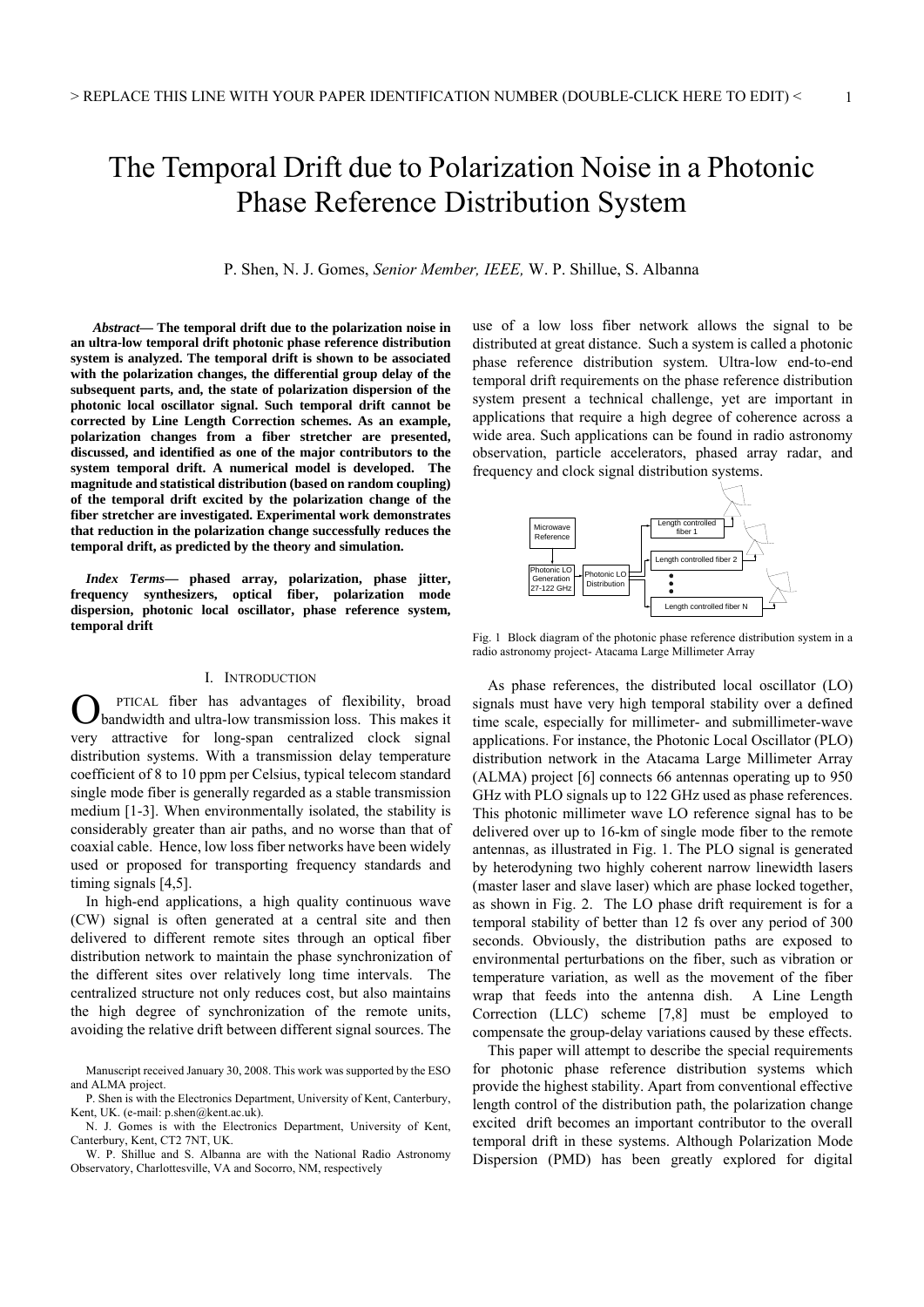communications, its effect on analogue signal distribution has not been studied in detail. This paper provides the first detailed guidelines for the design of analog links in terms of polarization related issues. It is focused on how polarization change excited temporal drift affects system performance and on how it can be controlled and reduced in analog LO transmission systems. As an example the temporal drift associated with the polarization change in a fiber stretcher is addressed. By reducing the polarization change in the fiber stretcher, the system shows much reduced temporal drift. Both simulation and experiment results are presented.

#### II. BACKGROUND

#### *A. Fiber Link Stability*

While the phase jitter (high frequency noise) of the delivered LO signal is usually dominated by jitter from the PLO generator, the phase drift (low frequency noise) includes contributions both from the LO generator and from the distribution system. In a typical photonic phase reference distribution system where the temporal drift is important, the delivery fibers must be well insulated from environmental acoustic noise and temperature changes. However, long distribution networks can still accumulate a significant temporal drift in the signal over longer time scales across the network. For instance, for ALMA the uncorrected temporal drift is expected to be dominated by the contribution from above-ground sections of the fiber on the antennas, which could be as high as 0.5mm per hour, and converts to 1.7ps per hour.

#### *B. Line Length Correction Scheme*

A high-precision LLC scheme may depend on successfully monitoring the round-trip phase of a reference lightwave passing through the fiber link and applying a correction to the transmission path through a feedback loop. A fiber stretcher is often used for the compensation of transmission delay as it provides a moderate tuning range and a speed up to kHz level. The detection of the lighwave phase error is carried out by mixing the reflected lightwave with the local reference light, as shown in Fig 2. The interference signal is detected by a photodetector and this carries the information of the round-trip delay. By stabilizing the interference pattern through length correction with a fiber stretcher, the round-trip delay can be locked. Frequency shifting of the round-trip lightwave by a low frequency allows the detection of the phase of a RF signal instead of the amplitude of the interference signal, thus avoiding problems such as the DC drift, optical power fluctuations, and spurious reflections. Due to the long loop delay and large phase excursions in the loop, techniques to improve the locking range and to achieve stable locking have been developed [9].





As the single mode fiber and components have nonzero birefringence, the polarization exiting the fiber link is not predictable, and subject to change in time, either due to perturbations in the fiber or due to the PMD evolution in time [10,11]. The sensitivity of the lightwave phase error detection depends on the heterodyning of the reference and reflected lightwaves, and therefore can be degraded by the drift of the polarization of the returned light. The extreme condition is when the two lightwaves are in orthogonal modes, and there is no detectable error signal at all. To overcome this problem, a Faraday Rotator Mirror (FRM) is included in the system. This polarization retracing configuration [12, 13] allows an unfaded reflected lightwave with stable known polarization (orthogonal to the launching polarization) to assist the error detection by maintaining the heterodyne efficiency. By using a stabilized narrow linewidth laser, FRM and fiber stretchers, the round-trip propagation time can be controlled to a fraction of the reference optical wavelength, i.e. sub- micrometer error in the effective length control, providing excellent temporal stability down to sub fs level.

#### *C. Polarization Mode Dispersion of the Optical System*

 Single mode fiber is known to have PMD, thus supporting two degenerate modes, known as the Principal States of Polarization (PSPs). These two PSPs are orthogonal to each other when no Polarization Dependant Loss (PDL) is present in the system, and are sometimes referred to as the fast and slow modes. In summary, the PMD of the fiber has the following properties which affect the analogue link:

- 1) The value of the PMD is described by the Differential Group Delay (DGD) of the fiber at a particular wavelength, and the PSPs which represent the polarization orientation.
- 2) The PSP of the fiber link is not known unless measured, and is wavelength dependent.
- 3) The DGD is wavelength dependent. In general the lower the PMD of the link, the slower the DGD changes with wavelength since the PSP has a bandwidth related to the PMD of the link.
- 4) The magnitude of the DGD follows the Maxwellian distribution. For long installed fiber it has a mean value of  $\sigma_{mean- DGD} = (D_p \sqrt{L})$ (1)

where the  $D_p$  is the PMD coefficient of the fiber, and L is the fiber length. The PMD evolves in time due to environmental changes and aging of the fiber [14]. Both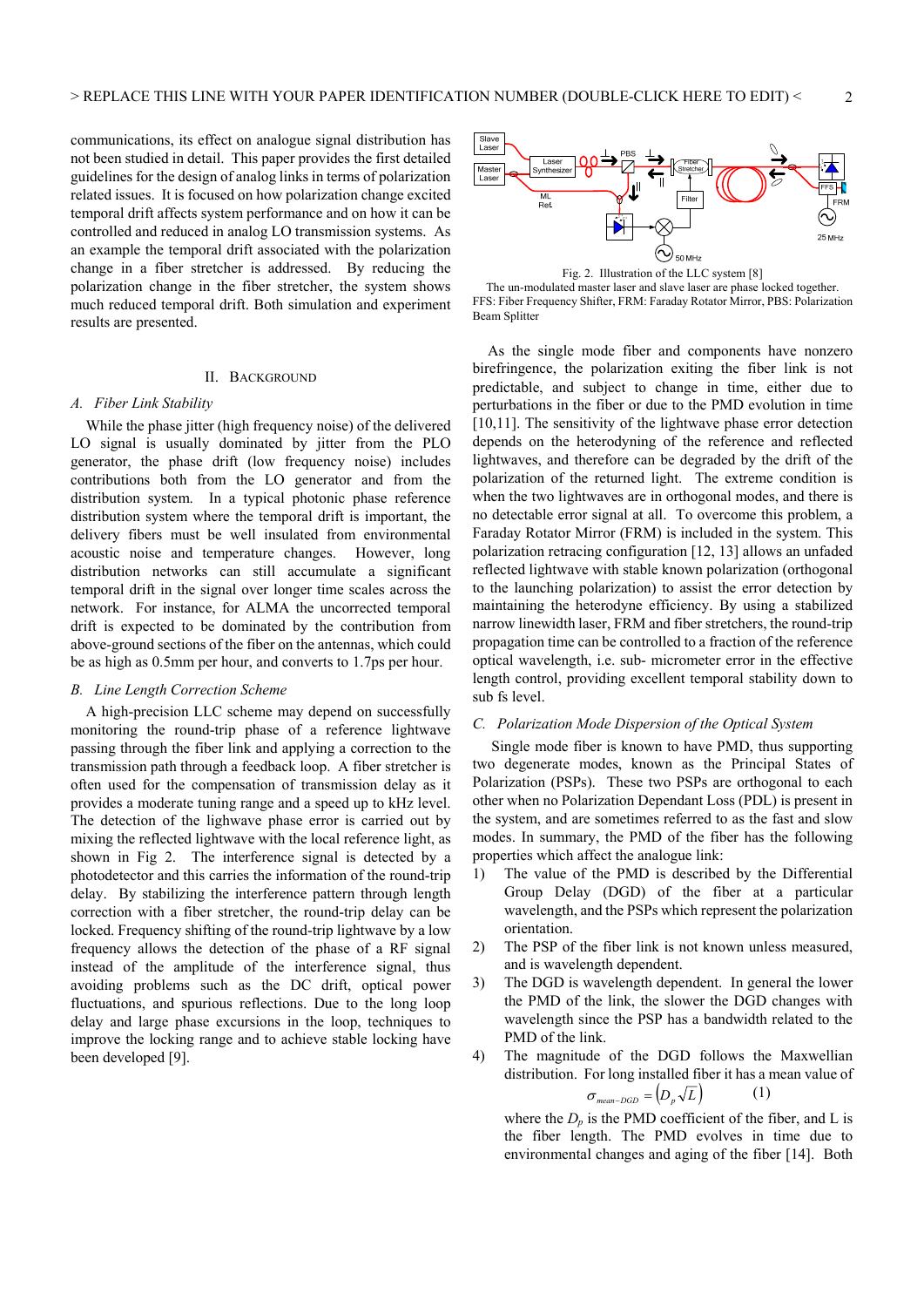the magnitude of the DGD, and the orientation of the PSPs varies in time in a relatively unpredictable manner.

5) The lightwave passing through a system with PMD will suffer polarization dispersion in its output polarization between different spectral components. The term State of the Polarization Dispersion (SOPD) describes this polarization dispersion and its value is given by

$$
SOPD = \arccos\left(\frac{\overline{S_{\omega 1}} \bullet \overline{S_{\omega 2}}}{|\overline{S_{\omega 1}}| \cdot |\overline{S_{\omega 2}}|}\right) \tag{2}
$$

 $\leq$ *DGD*<sub> $\lambda$ </sub>  $\cdot$   $\Delta \omega$ 

where  $\omega$  is the optical angular frequency, *S* is the Stokes Parameters of the polarization at different angular frequencies,  $DGD_\lambda$  is the DGD at the local wavelength and  $\Delta\omega$  is the frequency difference between the spectral components.

#### III. POLARIZATION RELATED TEMPORAL DRIFT IN THE LLC

Despite efforts that can stabilize the effective round-trip path length to within a fraction of a micrometer, the system can still be exposed to a number of additional temporal drift contributions associated with the polarization of the lightwave. In the presence of PMD, the transit time is no longer only related to the physical length and effective refractive index of the fiber link. The forward, backward and round-trip transit times will have dispersed values, subject to the polarization properties of the light and fiber. The immediate impact is that the round-trip delay is no longer twice the forward delay, and locking the round-trip delay does not produce any fixed time reference frame if the light is simply being reflected at the far end by an ordinary mirror.



Fig. 3 Illustration of the forward transit time and the backward transit time in the LLC scheme with polarization retracing. The fast mode in the forward path turns into the slow mode in the backward path. The lower figure illustrates that when the DGD changes, the forward and backward transit times both change but their mean does not change if the round-trip delay is locked.

The polarization retracing system by using a FRM plays an important role in the LLC system in the presence of the DGD. If examined carefully, one can understand that the polarization retracing system in effect provides a round-trip time reference frame regardless of the PMD of the fiber link change. This is due to the fact that for any amount of PMD in the forward path, it is compensated in the return path and therefore the signal of the round-trip sees a zero overall link PMD. From the system point of view, any light launched in the fast mode of the fiber link will be returned in the slow mode and vice versa. This results in all polarization components seeing exactly the same propagation delay in the complete round-trip. When the round-trip is locked in this manner, the sum and hence the mean of the fast mode and the slow mode propagation times are locked.

When the PMD of the fiber or the polarization of the input light changes, the forward transit time will change even though the LLC maintains a perfect locking in the round-trip transit time of the fiber. For example, when the forward light is launched with all power in the slow mode, and the DGD magnitude increases, the light will arrive at the remote site later. This demonstrates how DGD change affects the distributed LO signal when the LLC is locked. The following equations show that the forward transit time is a function of the DGD of the fiber link.

$$
\tau_{DGD} = \frac{\tau_s - \tau_f}{2}
$$
\n
$$
\tau_{round-trip} = \tau_f + \tau_s
$$
\n
$$
\tau_{effective} = \frac{\tau_f + \tau_s}{2}
$$
\n
$$
\tau_{effective} = \tau_s = \frac{\tau_{round-trip} - \tau_{DGD}}{2}
$$
\n
$$
\tau_{forward} = \tau_s = \frac{\tau_{round-trip} - \tau_{DGD}}{2}
$$
\n
$$
\tau_{backward} = \tau_f = \frac{\tau_{round-trip} + \tau_{DGD}}{2}
$$

Here  $\tau$  represents the transit times, subscript  $s$ ,  $f$ , round-trip and *effective* represent that of the fast mode, slow mode, round-trip and effective (or mean) values. The  $\tau_{DGD}$  represents the DGD of the fiber link, given in the form of a time delay.

#### IV. POLARIZATION CHANGE EXCITED TEMPORAL DRIFT

The optical receiving system contains a photodetector, a number of optical waveguides (such as fiber and monolithic waveguides guiding the light on the wafer), couplers, optical switches and an optical amplifier. These are not immune to polarization mode dispersion. When the input polarization to such an optical receiver varies, the detected signal is known to suffer amplitude and phase noise. This is known as the polarization noise, mostly studied as a form of the PMD effect on digital communications. This section is devoted to discussing polarization noise in analogue systems, which has not drawn much attention in the past.

#### *A. Magnitude of the Temporal Drift*

Since the coupling of the signal into the receiver's PSPs can change, the detected signal may suffer fading. When the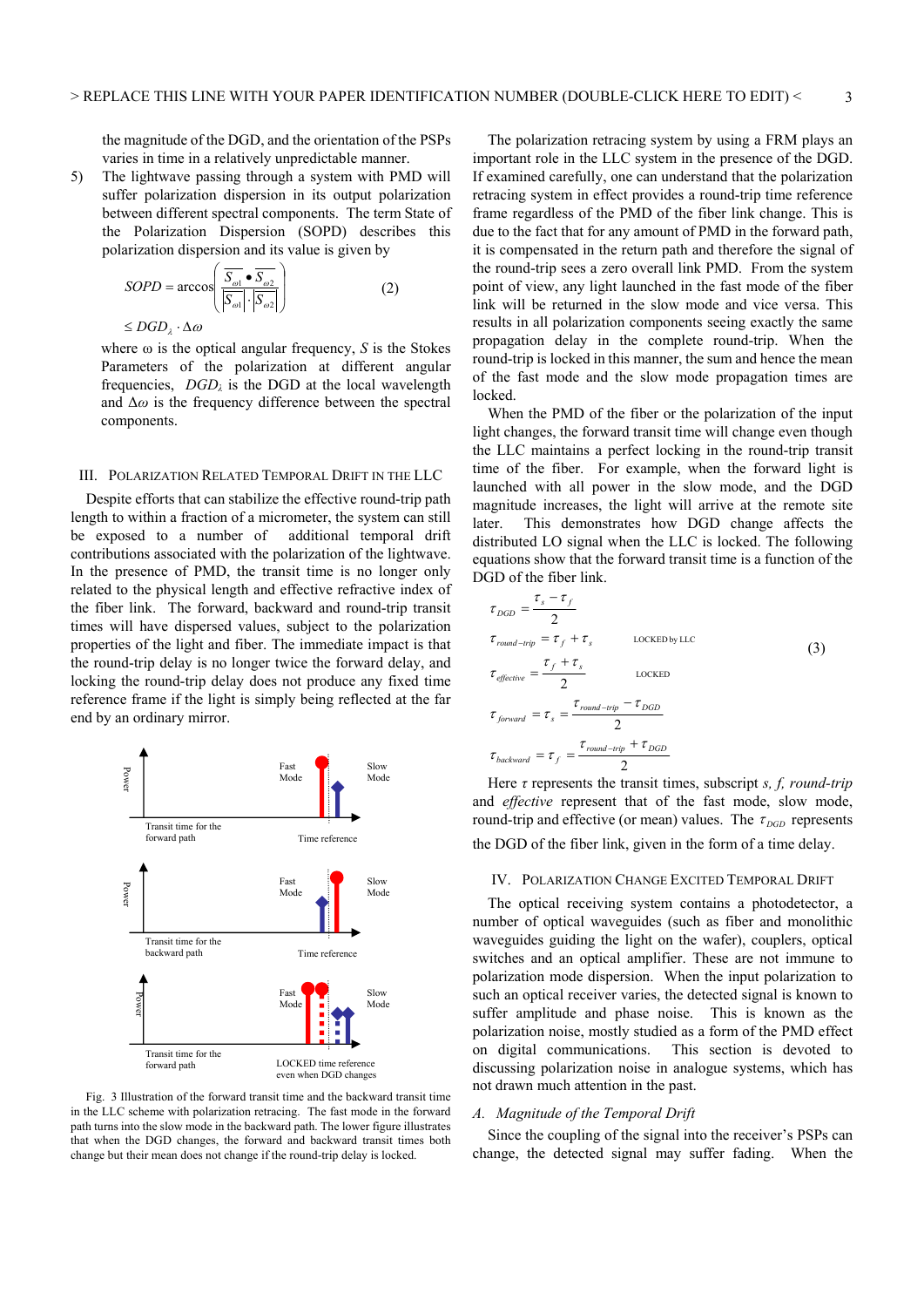polarization varies, the fading condition changes and results in the detected signal with varying amplitude and phase. The term State-of-Polarization-Change (SOPC) is employed here to describe the temporal evolution of the polarization states on the Poincare Sphere as the solid angle between the polarizations of time *t1* and *t2*, respectively.

$$
SOPC = \arccos\left(\frac{\overline{S_{i1}} \bullet \overline{S_{i2}}}{|\overline{S_{i1}}| \cdot |\overline{S_{i2}}|}\right)
$$
(4)

For a dual wavelength heterodyne system exposed to a small SOPC, the temporal drift is within a range of [15]

$$
0 \le \Delta \tau \le \eta \cdot DGD_R \cdot \sin(SOPC) \tag{5}
$$

For a larger SOPC, the worst case can be estimated as

$$
0 \le \Delta \tau \le \begin{cases} \eta \cdot DGD_R \cdot 2\sin(SOPC/2) & \text{for } \text{SOPC} < \pi \\ 2\eta \cdot DGD_R & \text{for } \text{SOPC} \ge \pi \end{cases} \tag{6}
$$

where  $\eta$  is a weighting factor determined by the SOPD at the point of the excitation, and *DGDR* is the differential group delay of the subsequent part of the system at the central wavelength. The weighting factor is equal to 0.5 in the ideal case where the SOPD is zero, and increased slightly to 0.55 for the SOPD equal to 0.8 rads, which approximately corresponds to the case of a perfectly aligned 100 GHz signal transmitted through 16 km of low PMD coefficient fiber (with a PMD coefficient of 0.1  $p_s / \sqrt{km}$ ) in the extreme PMD event. The further increase in the SOPD will cause the weighting factor to increase sharply as well as the degradation of the LO generation efficiency.

Equations (4, 5, 6) have shown the range of the temporal drift excited by the polarization change. Among them the most important case is the system with a relatively small SOPD, since the SOPD will be limited by the requirement of maintaining the efficiency of the RF power generation anyway. Generally speaking, the worst scenario occurs when the two PSPs of the receiver are equally excited, and the transformation of the polarization states follows the great circle between the two PSPs. In the case that SOPD is present in the system, the worst scenario requires that the polarization states of each of the wavelengths is located on the same great circle with the mean polarization equally exciting the fast and slow PSPs.

#### *B. SOPC and DGD in the System*

The polarization instability in the system can originate from the signal generator, mechanical movement/stress of the fiber (such as re-orientation of the antenna, or adjustment of the optical delay lines in the LLC scheme) or due to the PMD evolution in any part of the system. The buried long fiber link contributes to polarization changes over very long time scales which can be ignored in general applications where only the coherence within a few minutes is important. The fiber stretcher and the antenna wraps are subject to changes well within observation time scales and therefore are more significant sources of the SOPC. The polarization drift of the PLO source must also be kept very stable to guarantee low-SOPC.

An un-optimized optical receiver that contains an optical pre-amplifier may have a DGD value of a few hundred fs. An

optimized design with care taken to reduce the DGD value of the optical components should produce a receiver with an overall DGD value below 75fs.

When the SOPC occurs at the central site, such as that from the PLO source or from the fiber stretcher, the buried fiber should be treated as part of the optical receiver. In this case the DGD of the buried fiber needs to be managed to limit the magnitude and speed of the polarization change. For this reason, the use of the high birefringence PM fiber in the distribution path is not a good idea. Single mode fiber with low PMD coefficient should be employed instead.

#### V. SOPC OF THE FIBER STRETCHER

The polarization changes in the fiber stretcher can excite the polarization noise associated temporal drift in the following fibers and receivers. Even with low PMD coefficient fiber, the PMD value in the long fiber link may still exceed the PMD value of the optical receiver. If the PMD value of the fiber link is dominant, the DGDR value is limited by the physical fiber length. Hence the tight temporal drift budget requires a low SOPC at the input to the fiber link, i.e. at the output of the fiber stretcher. In this section, the SOPC in the fiber stretcher is studied.

#### *A. SOPC Measurement Setup*

Fig. 4 shows the experimental setup used to characterize the SOPC of the fiber stretcher. The particular fiber stretcher under test has a full range of 3.0 mm when it is stretched to its maximum. It has an oval-like mandrel with an expansion gap at the straight part. Around 5 m of SM fiber is wound onto the mandrel. During the test the fiber stretcher is driven to give a stretching of 2.0 mm around its mid range. A polarimeter is used to measure output polarization while the fiber stretcher is being stretched. The SOPC can be then calculated by using (4).

As the SOPC is a function of the dynamic birefringence and the polarization launching condition, its value is expected to change for different input polarizations. A deterministic polarization controller (DPC) is employed to measure SOPC for each. The input polarization is determined by the DPC setting, and is pre-selected in a manner which results in the step-size between consecutive polarization points being no larger than 10° on the surface of the Poincare Sphere. This results in 422 points altogether, and achieves good coverage of the input Poincare Sphere. It has been confirmed separately that the DPC output is polarization stable over hours, with an accuracy of 0.1°. To ensure the SOPC data measured are from the fiber stretcher only, all the fibers in the measurement are short SM fiber patchcords, are fixed to the optical bench, and are protected from direct air flow.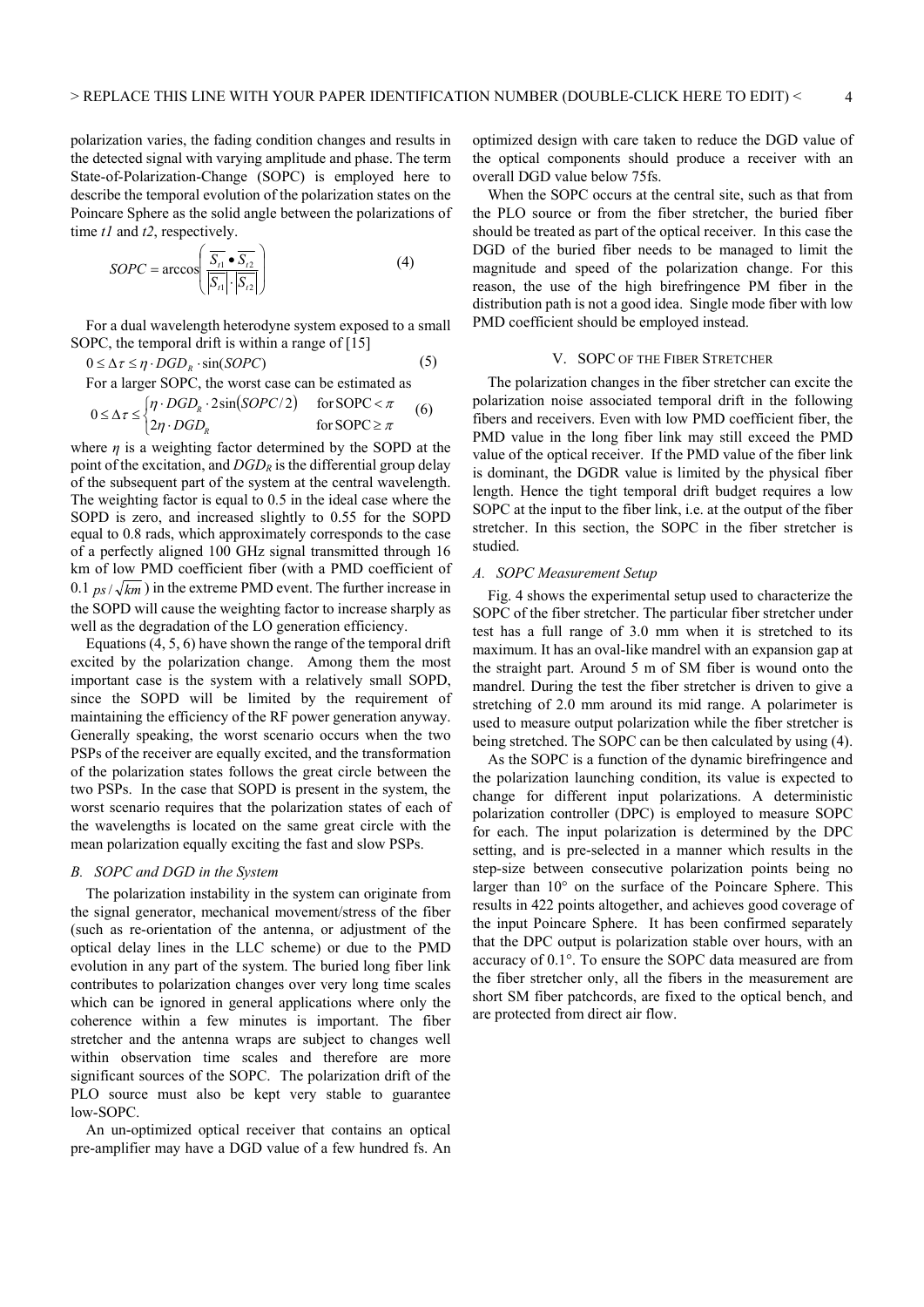

Fig. 4 Experimental setup to measure the SOPC at all possible input polarizations.

#### *B. Measured SOPC of the Fiber Stretcher*

Fig. 5 depicts the calculated SOPC in a grayscale map, where the gray intensity indicates the magnitude of the SOPC for the corresponding input polarization. The coordinates of these points are plotted against the corresponding initial output SOP. When plotted on the Poincare Sphere, the fiber stretcher shows a quite regular SOPC pattern over the input polarizations, with two areas where the SOPC appears to be low. These two areas correspond to two special polarization states, which can be referred to as sweet-spots of the SOPC. Multiple tests have been carried out. The performance is repeatable when tested with the same fiber stretcher, and is similar when tested on other fiber stretchers with a similar structure, apart from the rotation of the polarization states due to the single mode fiber coupling in to and out of the fiber stretcher.



Fig. 5 The grayscale map of the SOPC of the fiber stretcher, corresponding to a 2 mm stretch, altogether 422 input polarizations.

The observed maximum SOPC is 1.0 radian for the worst case, over the 2 mm stretching range  $(\pm 1.0$ mm offset from the midrange). This occurs on only one occasion, at the very beginning of the test, and is believed due to the fiber stretcher's exposure to additional thermal shock due to the turn on of the devices, particularly the high voltage amplifiers inside the package.

Fig. 6 illustrates the histogram of the SOPC for the total 422 input polarizations. Fig. 7 compares the maximum and minimum SOPC case within the 422 input polarizations. The polarization change appears to be quite linear against stretching voltage. Generally speaking, with a random input polarization, it is more likely that an SOPC close to the maximum, 0.87 rads, will be observed. There are a few occurrences over the stretching range where the SOPC is very small, around 0.1 rads. This occurs when the input polarization is close to the sweet spots. This worst-case SOPC occurs at the locus of input polarizations that are midway between the two sweet-spots.

In the estimation of the impact that the fiber stretcher will make to the system, one needs to assume that the fiber stretcher has an expected SOPC that is equal to the maximum. With the subsequent fiber/receiver having an estimated PMD of around 300 fs, the use of (5) gives a worst case overall temporal drift of 63 fs per millimeter stretching. This value will occur when the polarization is orthogonal to the principle states of the following fiber and receiver, and may be somewhat less for other polarizations. Also, the rate of the drift depends on the rate of the fiber correction, which in turn depends on the site conditions, as that it may take 30 minutes or longer for this drift to take place. However, this still presents as a significant likelihood that the drift could reach 11 fs per 300 seconds.



Fig.6 The Histogram of the SOPC recorded over the  $\pm$  1mm stretching range



Fig. 7 Fiber Stretcher SOPC vs. stretching. A typical large SOPC case and a typical small SOPC case

#### VI. SIMULATION

A numerical model based on VPI TransmissionMaker and Matlab has been developed to verify the temporal drift excited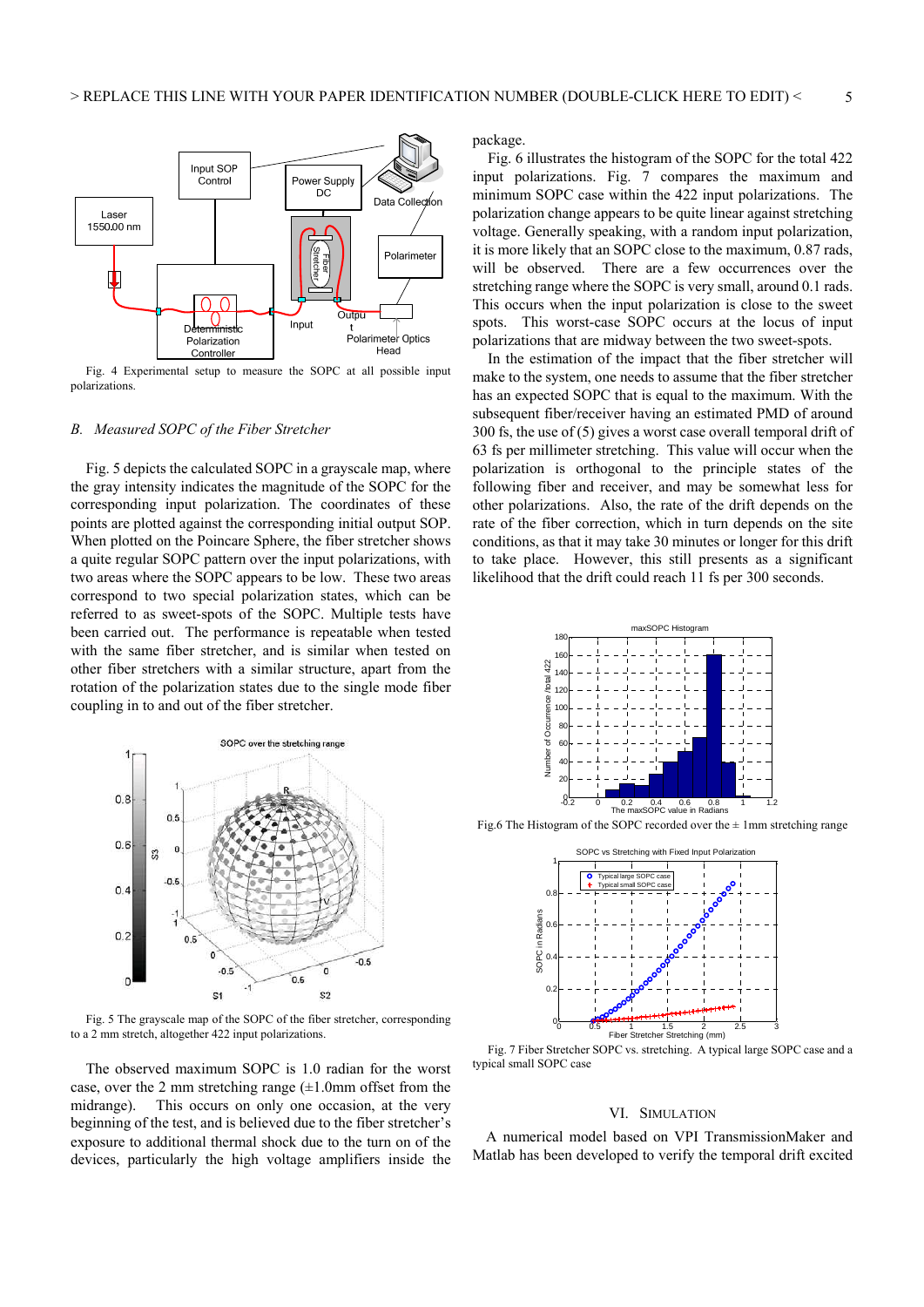by the SOPC. Fig. 8 shows the block diagram of the model. For simplicity it is assumed that the two wavelengths are perfectly aligned at the PLO source, hence the SOPD at the input to the fiber stretcher is zero. The fiber stretcher is simulated by a piece of fiber with varying birefringence. The buried fiber is simulated by a coarse step method of scattering between random birefringent fiber sections. The mode coupling between the contiguous fiber components are set to be random unless specified. This reflects the situation that the PSPs of these components are normally unknown and can vary over along time or after reconnection. The receiver is simulated by a waveguide with a DGD prior to the ideal photo detector. Table III summarizes the simulation parameters.



Fig. 8 Numerical model for the study of the fiber stretcher excited temporal drift

| TABLEI                                         |                   |
|------------------------------------------------|-------------------|
| <b>MAJOR PARAMETERS USED IN THE SIMULATION</b> |                   |
| <b>Items</b>                                   | Value             |
| PLO Generator                                  |                   |
| <b>SOPD</b>                                    | 0                 |
| Frequency                                      | $100$ GHz         |
| <b>Fiber Stretcher</b>                         |                   |
| Fiber length                                   | 10 <sub>m</sub>   |
| Dynamic birefringence                          | 1.65 fs           |
| Maximum SOPC                                   | $2.0$ rads        |
| <b>Buried Fiber</b>                            |                   |
| Length                                         | 8 km              |
| PMD coefficient                                | $0.1$ ps/sqrt(km) |
| Dispersion                                     | $17$ ps/km/nm     |
| Receiver                                       |                   |
| DGD                                            | 75 fs             |



Fig. 9 The changes in the relative arrival time at the far end. Each group of data (for each iteration) corresponds to the fiber stretcher being stretched from minimum to maximum in a short period of time.

The simulation is taken by varying the birefringence of the fiber stretcher in each of the iterations, by an amount corresponding to stretching across its range. Within each iteration, the mode coupling between the components is set to be unchanged, representing the case that in a short time scale the optical path is unchanged. The difference between the iterations represents the variations of the links with the same parameters, due to the mode coupling variations.

Fig. 9 shows the recorded relative arrival time of the PLO signals for the first 100 iterations. Within each iteration, there are 8 points recorded, representing the time of arrival changes due to the temporal drift suffered by the PLO signal while the fiber stretcher is being stretched. The temporal drift is not a fixed value, due to the changes in the mode couplings and the variations within the buried fiber model from iteration to iteration.

The histogram of the temporal drift is presented in Fig 10a, which shows its statistical distribution. The inserted red line represents a limit for the maximum temporal drift due to the polarization change according to (5), by assuming the overall DGD of the receive section following the stretcher is:

$$
DGD_{R} = \sqrt{PMD^2_{fiber} + DGD^2_{Re}} \tag{7}
$$

where the  $DGD_{Rc}$  is the averagely estimated DGD of the photo-receiver at the remote site, and the DGD of the fiber is equal to the PMD value of the fiber .

It is clear that the temporal drift stays within the range predicted for most of the cases. The instantaneous value of the DGD of the fiber/receiver can be larger than calculated value due to: a) the PMD statistics and b) potentially unfavorable mode coupling between the fiber and the receiver. Thus, there is a small probability that the temporal drift will exceed the maximum value estimated by (5) and (7).

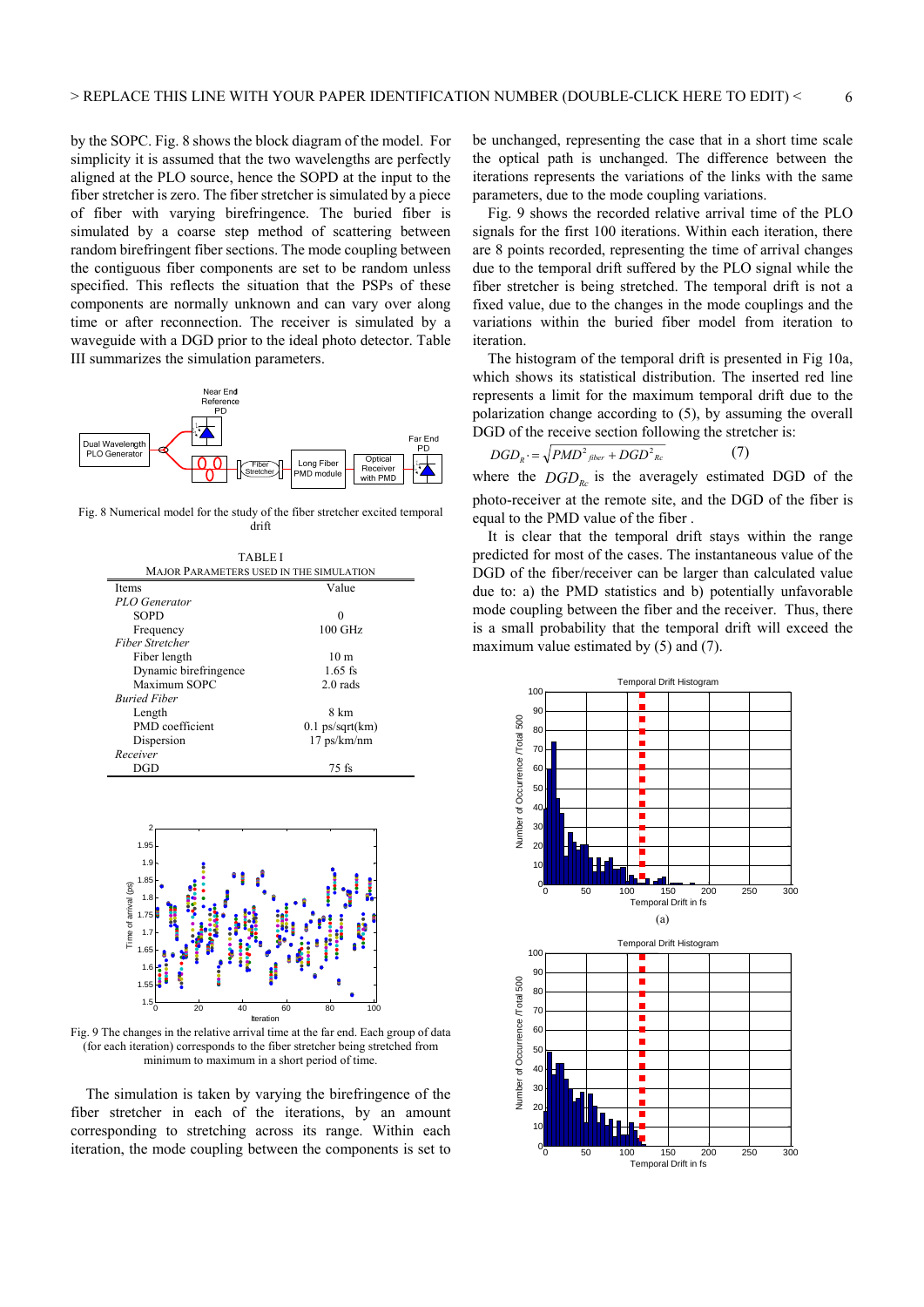

Fig. 10 Histogram of the temporal drift, a: maximum stretcher SOPC 0.9 rads with random mode coupling, b: maximum stretcher SOPC 0.9 rads with fixed DGD receiver of 293 fs. c: maximum stretcher SOPC 0.1 rads with random mode coupling d: maximum stretcher SOPC 2.0 rads with random mode coupling Inserted red lines are for the prediction based on  $(5)$  (6) and  $(7)$ 

For comparison the simulation is run again with the DGD of the fiber and receiver set to be a fixed value. In this case the overall DGD of the receiving parts are set to be 293 fs, the estimated value according to (7). The histogram of the simulated temporal drift is then plotted in Fig.10.b. In this case no exception has been observed.

In order to reduce the polarization change excited temporal drift, one can choose to reduce the DGD or the SOPC, or both. There are technology limitations in further reducing the DGD of the buried fiber and the receiver. The SOPC of the fiber stretcher however can be improved by different methods such as improving the design of the fiber stretcher in its birefringence change, or by aligning the input polarization to one of its sweet spots. The latter will be reported in a separate paper. Here we present a case where the birefringence change in the fiber stretcher is reduced so that the maximum SOPC of the fiber stretcher is smaller.

Fig. 10.c shows the PLO temporal drift distribution for such a case by replacing the fiber stretcher model with one that has less birefringence changes. It generates a maximum SOPC of 0.1 rads, while keeping the remainder of the system parameters unchanged. It is obvious that the temporal drift in this case is

about 10 times smaller, but their magnitude follows a similar distribution to that in Fig. 10. a. For comparison, a case with a SOPC of 2.0 rads is also presented in Fig.10.d. Comparing Fig. a, c, d, the temporal drift reduction by reducing the SOPC is evident.

#### VII. EXPERIMENTAL RESULT

An experiment is setup to verify the predictions. As shown in Fig. 11, the test consisted of two warm cartridge assemblies (WCAs) phase locked to photomixers at 81 GHz. The WCA is a solid-state millimeter-wave oscillator assembly which allows for an offset phase-lock so that the WCA output frequencies can be slightly (31 MHz) offset from each other. The resultant phase difference is measured between one 14 km arm with an active LLC correction, and one short uncorrected fiber length. Two fiber stretchers are inserted into the LLC system, as shown in the inset of Fig. 11. The two fiber stretchers can excite SOPC of 2.0 and 0.1 rads, respectively. Tests were performed alternately with one stretcher activated and the other inactive. In this way, two datasets were acquired, one with a large SOPC and one with small SOPC.



Fig. 11 Experimental setup to examine the temporal drift excited by the fiber stretcher SOPC

FFS: Fiber Frequency Shifter, EDFA: Erbium Doped Fiber Amplifier

Fig. 12 shows the first experiment in which the stretcher with large SOPC is activated. The 8 km spool of fiber is warming up, therefore creating a length change that forces the fiber stretcher to act. In Fig 12 the stretcher voltage is shown going through two cycles of its entire dynamic range. The SOPC and the residual phase of the system are shown to be clearly oscillating. (Note that phase jumps due to stretcher resets have been removed).

The 2.0 radian SOPC change causes a phase change of about 2 deg at 81 GHz. The equivalent temporal drift (69 fsec) fits within the expected range shown in Fig. 10. d. There is also a slow drift variation of the residual phase which is thought to be due to uncorrected fiber. The portion of the curve where it appears that the fiber stretcher is saturated actually corresponds to the period during which the high SOPC is de-activated and the low-SOPC stretcher is activated instead. During this portion of the phase correction the phase oscillations are